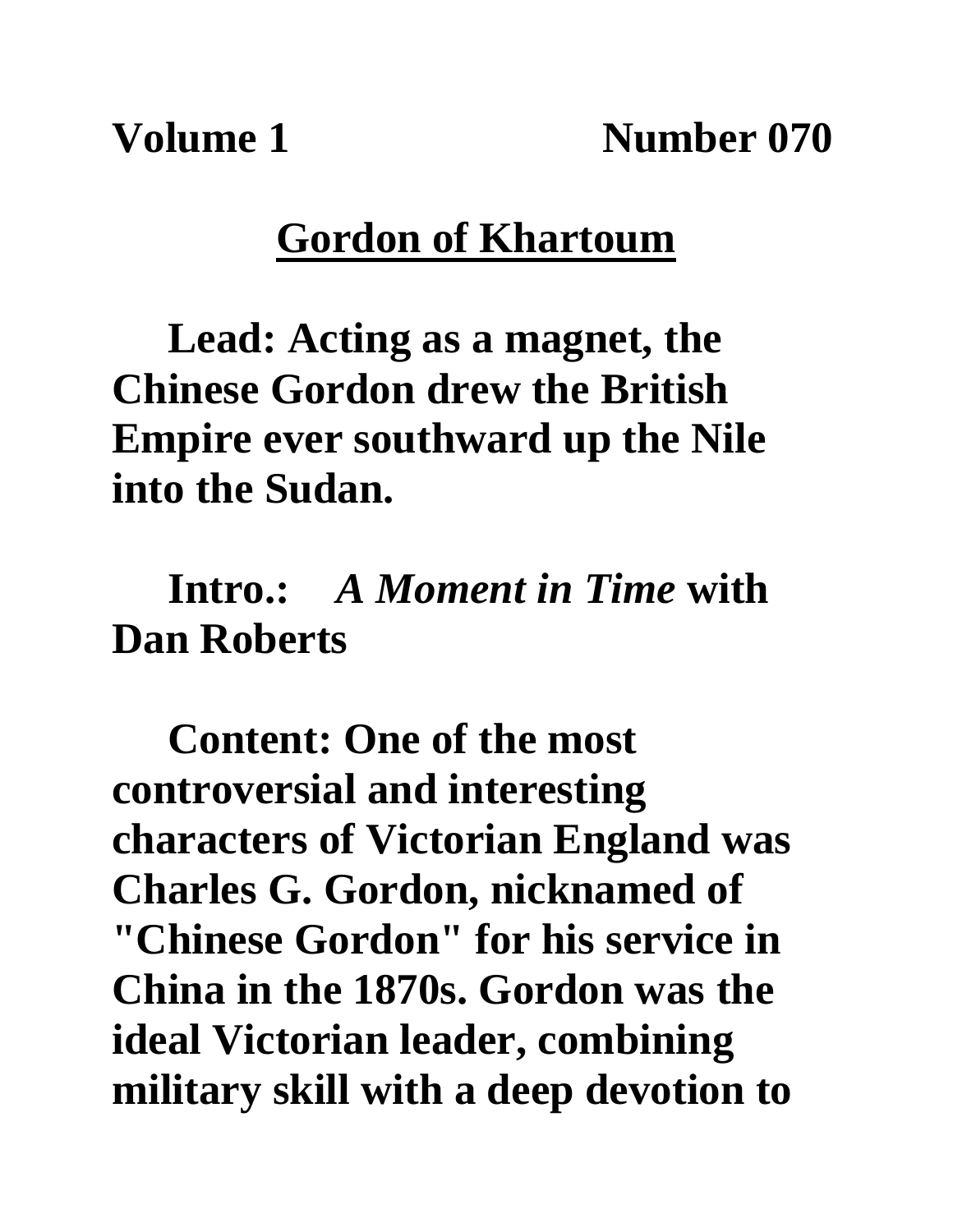**the Christian faith and to English political institutions. During his service as governor general of the Sudan in eastern Africa Gordon helped bring an end to the slave trade.** 

**In 1884, an Egyptian army led by British General William Hicks was wiped out by the troops of Mohammed Ahmad, an Islamic prophet who claimed to be Mahdi, the expected spokesman and successor to Mohammed.**

**Under intense public pressure a reluctant Prime Minister William Gladstone sent Gordon back to the Sudan to evacuate the garrison trapped there by the Mahdi. When Gordon arrived in Khartoum, it**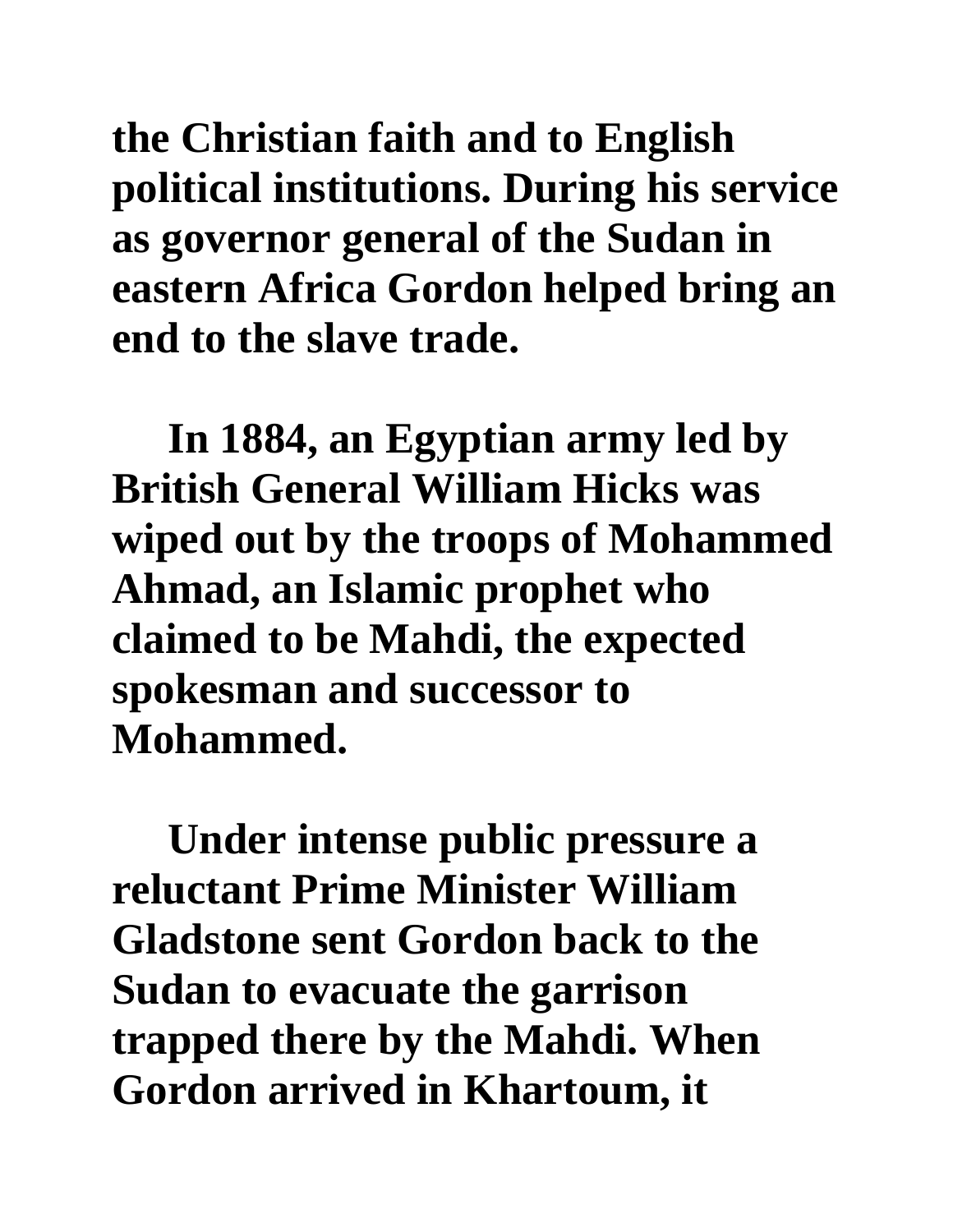**became clear that was impossible. He then refused to leave Khartoum and eventually forced the British government to send an army to rescue him. They were too late. On January 26, 1885, thousands of the Mahdi's followers attacked the city and captured it. Gordon was killed. His head, for many days, was mounted on a tall pole next to the Mahdi's tent.**

**Gordon's attempt to lure the British government into the Sudan succeeded and Britain eventually assumed control of that country, and he died as he lived, a faithful servant to the Empire which sought to bring Christianity and British civilization to the world.**